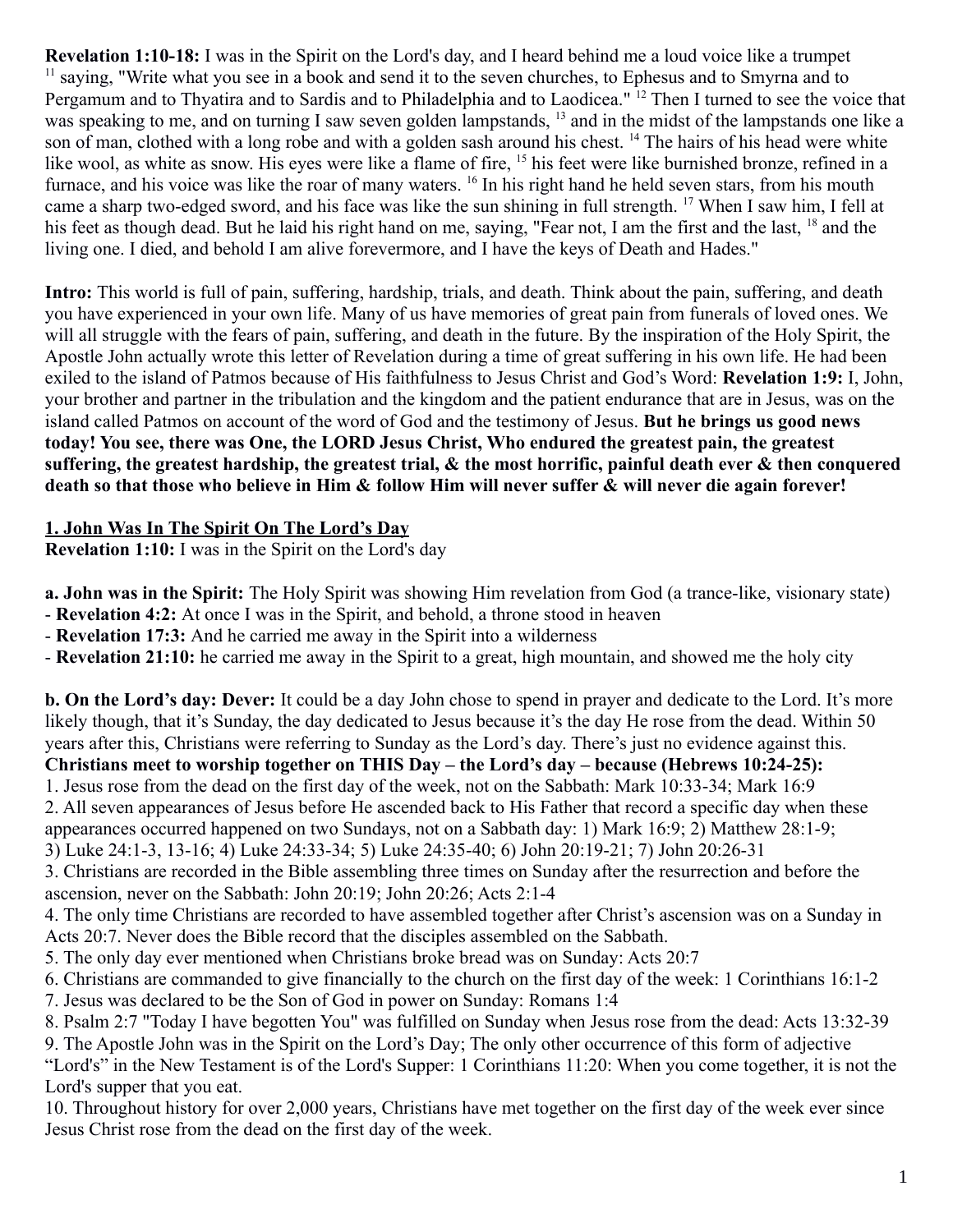## **2. Jesus' Loving Communication To His Church**

**Revelation 1:10-13:** and I heard behind me a loud voice like a trumpet <sup>11</sup> saying, "Write what you see in a book and send it to the seven churches, to Ephesus and to Smyrna and to Pergamum and to Thyatira and to Sardis and to Philadelphia and to Laodicea." <sup>12</sup> Then I turned to see the voice that was speaking to me, and on turning I saw seven golden lampstands,  $^{13}$  and in the midst of the lampstands one like a son of man . . . .

**a. Jesus' voice is like God's voice because Jesus is God: V. 10:** I heard behind me **a loud voice like a trumpet**; **Exodus 19:18-19:** Now Mount Sinai was wrapped in smoke because the LORD had descended on it in fire. The smoke of it went up like the smoke of a kiln [oven; furnace], and the whole mountain trembled greatly. <sup>19</sup> And as the **sound of the trumpet grew louder and louder**, Moses spoke, and **God answered him in thunder**.

**b. Jesus speaks to His church:** Jesus is speaking to these seven churches in Asia Minor (Western Turkey); **Rev. 1:20:** the seven lampstands are the seven churches. (7=perfection-all churches; gold=precious; light of world)

God has chosen to reveal Himself to us through the Word made flesh and His spoken words! Bible!

**c. Jesus is in the midst of His church:** Jesus is here! Jesus is present! Jesus loves us and is involved with us – guarding and protecting us! **Metzger:** When John says he saw Christ the midst of the lampstands, he wants to let us know that Christ is not an absentee landlord. On the contrary, he is in the midst of his churches supporting them during trials and persecutions. Jesus is Immanuel! God with us! Matthew  $28 - I$  am with you always!

### **3. A Glorious Description Of Jesus Christ**

**Revelation 1:13-16:** and in the midst of the lampstands one like a son of man, clothed with a long robe and with a golden sash around his chest. <sup>14</sup> The hairs of his head were white like wool, as white as snow. His eyes were like a flame of fire, <sup>15</sup> his feet were like burnished bronze, refined in a furnace, and his voice was like the roar of many waters. <sup>16</sup> In his right hand he held seven stars, from his mouth came a sharp two-edged sword, and his face was like the sun shining in full strength.

**We are transformed by gazing at Jesus, looking to Jesus: 2 Corinthians 3:18:** And we all, with unveiled face, beholding the glory of the Lord, are being transformed into the same image from one degree of glory to another.

This is not literally what Jesus Christ looks like. These descriptions are symbolic of His glory, power, & actions!

**a. Jesus is the Son of Man: Daniel 7:13-14:** I saw in the night visions, and behold, with the clouds of heaven there came one like a son of man, and he came to the Ancient of Days and was presented before him. <sup>14</sup> And to him was given dominion and glory and a kingdom, that all peoples, nations, and languages should serve him; his dominion is an everlasting dominion, which shall not pass away, and his kingdom one that shall not be destroyed.

# **b. Jesus is clothed in a long robe and with a golden sash around his chest: 1) Jesus is our priest:**

**Exodus 28:3-4:** You shall speak to all the skillful, whom I have filled with a spirit of skill, that they make Aaron's garments to consecrate him for my priesthood. <sup>4</sup> These are the garments that they shall make: a breastpiece, an ephod, **a robe**, a coat of checker work, a turban, and **a sash**. They shall make holy garments for Aaron your brother and his sons to serve me as priests. (Also kingly garments, garments worn by those of high power and dignity)

2) Jesus has all authority: Isaiah 22:20-22: In that day I will call my servant Eliakim the son of Hilkiah, <sup>21</sup> and I will clothe him with **your robe**, and will bind **your sash** on him, and will commit your authority to his hand. And he shall be a father to the inhabitants of Jerusalem and to the house of Judah. <sup>22</sup> And I will place on his shoulder the key of the house of David. He shall open, and none shall shut; and he shall shut, and none shall open.

- **Revelation 3:7:** And to the angel of the church in Philadelphia write: "The words of the holy one, the true one, who has the key of David, who opens and no one will shut, who shuts and no one opens."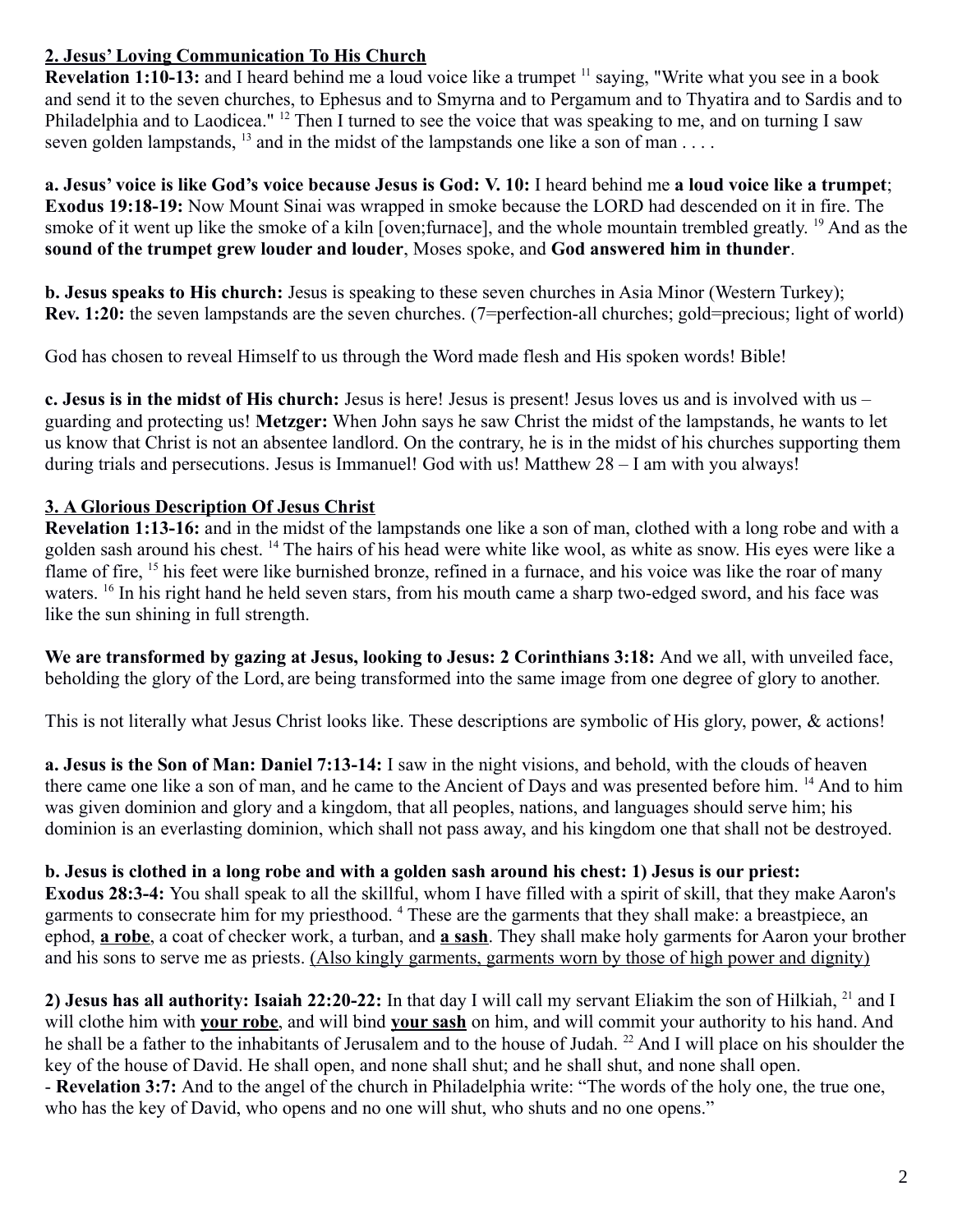**c. Jesus' hair is white like wool, as white as snow:** Jesus is eternal, infinite, and has all knowledge and wisdom. He is the wisdom of God! He is God! And He is perfect in purity and holiness. Only two places in the Bible is someone's hair described like pure, white wool: God Almighty, the Ancient of Days, and Jesus Christ: - **Dan. 7:9:** the Ancient of days took his seat; his clothing was white as snow, & the hair of his head like pure wool - **Rev. 1:14:** The hairs of his head were white like wool, as white as snow.

**Conclusion:** Jesus is Almighty God, the Ancient of Days, come in the flesh, who is infinite & eternal & all wise!

**d. Jesus' eyes are like a flame of fire: 1) Jesus knows & sees everything:** He knows thoughts, motives, desires. **2) Jesus is coming to judge in righteousness and truth: Revelation 19:11-13:** Then I saw heaven opened, & behold, a white horse! The one sitting on it is called Faithful & True, & in righteousness he judges & makes war.  $12$  His eyes are like a flame of fire ...

**e. Jesus' feet are like burnished bronze, refined in a furnace:** Jesus possesses unshakable power and stability. He is absolutely pure and steadfast, unstoppably walking in the perfect will of God. He is the unconquerable King of kings and LORD of lords! He is the unshakable foundation of everything! **Grant Osborne:** Since feet in the ancient world portrayed the direction of one's life, the image here depicts Christ's life in both its strength or stability and its absolute purity.

**f. Jesus' voice is like the roar of many waters:** Jesus' voice comes with all authority and all power! God Almighty's voice is like the sound of roaring waters: **Ezekiel 1:24:** like the roar of rushing waters, like the voice of the Almighty; **Again, Jesus is God!**

**g. In Jesus' right hand he holds seven stars:** 1) Pastors; 2) The spirit of the churches; 3) The seven stars are the angels of the seven churches (**Beale:** Heavenly beings who also represent the church) (v. 20). They point to Jesus possession, protection, control, and sovereignty over the church, both in heaven & on earth.

**h. From Jesus' mouth comes a sharp two-edged sword:** Jesus is going to judge His and our enemies: **Isaiah 11:1-2, 4:** There shall come forth a shoot from the stump of Jesse, and a branch from his roots shall bear fruit. <sup>2</sup> And the Spirit of the LORD shall rest upon him . . . <sup>4</sup> and he shall strike the earth with the rod of his mouth, and with the breath of his lips he shall kill the wicked.

- **2 Thessalonians 2:8:** And then the lawless one will be revealed, whom the Lord Jesus will kill with the breath of his mouth and bring to nothing by the appearance of his coming.

**i. Jesus' face is like the sun shining in full strength: Grant Osborne:** This final picture sums up the others. It recalls Moses when he came down from Sinai and his face was radiant, because he had spoken with Yahweh. Also, John had been present at Jesus' transfiguration when his face shone like the sun, and his clothes became white as light [Matt. 17:2]. God is called a sun and shield in Psalm 84:11, and in Isaiah 60:19 we are told, the Lord will be your everlasting light. Once more an Old Testament image of Yahweh is applied to the glorified Christ. In light of the "sword" imagery in the previous description, the twin themes of glory and judgment may well be connoted here. The glory theme is predominant, with the judgment motif secondary.

#### **4. The Fear And Comfort Of The Living Christ**

**Revelation 1:17-18:** When I saw him, I fell at his feet as though dead. But he laid his right hand on me, saying, "Fear not, I am the first and the last, <sup>18</sup> and the living one. I died, and behold I am alive forevermore, and I have the keys of Death and Hades."

**a. Seeing Jesus makes you fall over as if dead: Ezekiel 1:26-2:2:** above the likeness of a throne was a likeness with a human appearance. <sup>27</sup> And upward from what had the appearance of his waist I saw as it were gleaming metal, like the appearance of fire enclosed all around. And downward from what had the appearance of his waist I saw as it were the appearance of fire, and there was brightness around him. <sup>28</sup> Like the appearance of the bow that is in the cloud on the day of rain, so was the appearance of the brightness all around. Such was the appearance of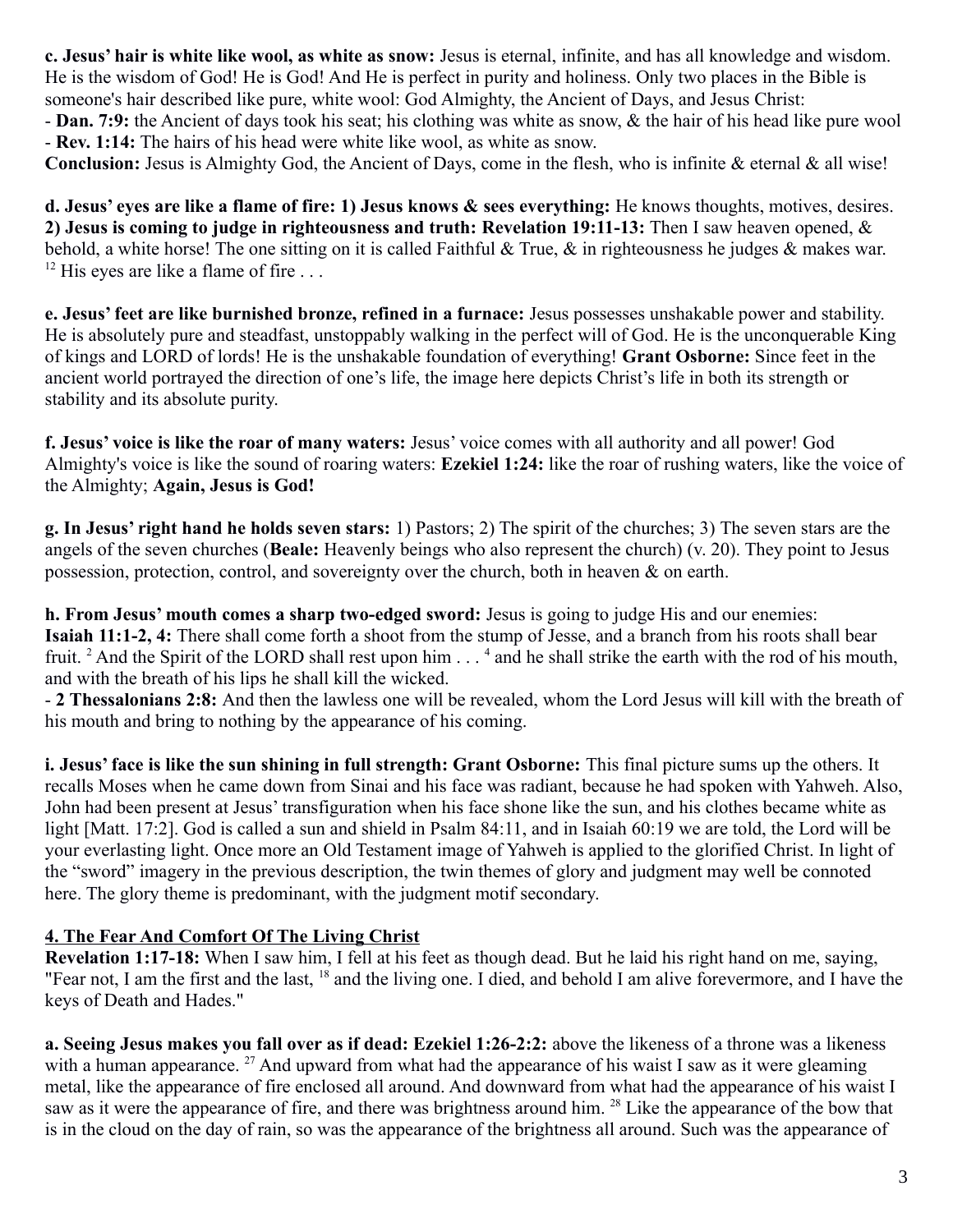the likeness of the glory of the LORD. And **when I saw it, I fell on my face**, and I heard the voice of one speaking  $\ldots$ <sup>2:1</sup> And he said to me, "Son of man, stand on your feet, and I will speak with you." <sup>2</sup> And as he spoke to me, the Spirit entered into me and set me on my feet, and I heard him speaking to me. **(Isaiah 6) (Peter)**

**Dever:** A man asked him why he was not more expressive in his worship of God on Sundays (not loud, jumping up and down, with hands raised). The most intense times of worship in the New Testament seem to bring about silence and falling down.

**b. Jesus laid His right hand on John:** Jesus was often touching people, comforting, healing, and helping!

**Sinclair Ferguson:** He saw what he thought was a woman with a hand knitted on the shoulder of her sweater.

**c. Jesus said: Fear not:** No matter what you face; No matter what pain, suffering, hardship, trials, or death, you face, Jesus is telling John and us: do not fear! Because of Who Jesus is and because of what He has done, we have no need to fear. God is for you, no one can successfully be against you! Nothing can hurt you! All is working for your good!

**Romans 8:35-39:** Who shall separate us from the love of Christ? Shall tribulation, or distress, or persecution, or famine, or nakedness, or danger, or sword? . . . <sup>37</sup> No, in all these things we are more than conquerors through him who loved us. <sup>38</sup> For I am sure that neither death nor life, nor angels nor rulers, nor things present nor things to come, nor powers, <sup>39</sup> nor height nor depth, nor anything else in all creation, will be able to separate us from the love of God in Christ Jesus our Lord.

**Piper:** If they reject us, He accepts us. If they hate us, He loves us. If they imprison us, he sets our spirits free. If they afflict us, he refines us by the fire. If they kill us, he makes it a passage to paradise. They cannot defeat us.

If you're not a Christian here today, Jesus isn't saying that you should not fear. You should fear! **GOSPEL!**

**d. Jesus is the First and the Last: V. 17:** I am the first and the last – Jesus is the eternal, everlasting, infinite God! - **Isaiah 44:6:** Thus says the LORD, the King of Israel and his Redeemer, the LORD of hosts: "I am the first and I am the last; besides me there is no god." (3 times in Isaiah!)

- **Revelation 1:8:** "I am the Alpha & the Omega," says the Lord God, "who is & who was & who is to come, the Almighty."

- **Revelation 22:13:** I am the Alpha & the Omega, the first & the last, the beginning & the end. (3 times in Rev!)

**Commentator:** God precedes all things, as their Creator, and he will bring all things to [end times] fulfillment. He is the origin and goal of all history. He has the first word, in creation, and the last word in new creation.

**e. Jesus is the Living One Who died but is alive forevermore: V. 18:** I died, and behold I am alive forevermore Jesus died on that cross to save sinners! Crushed; Struck; Sword; Propitiation; Cursed; Cup; Forsaken; Not Spared Jesus is alive! Jesus is God! - **Deuteronomy 32:40:** I live forever

- **Daniel 4:34:** I blessed the Most High, and praised and honored him who lives forever

**f. Jesus has the keys of Death and Hades: V. 18:** I have the keys of Death and Hades.

Jesus is King over every kingdom and every place and every area and every realm! He's even King over all wicked, evil powers, and He's King over the place of the dead! (Kuyper: Every square inch – Mine!)

**Colossians 2:15:** He disarmed the rulers & authorities & put them to open shame, by triumphing over them in him.

**Charles Spurgeon:** We have suffered bereavement after bereavement, but we are going to the land of the immortal where graves do not exist. **(John 11:26-26)**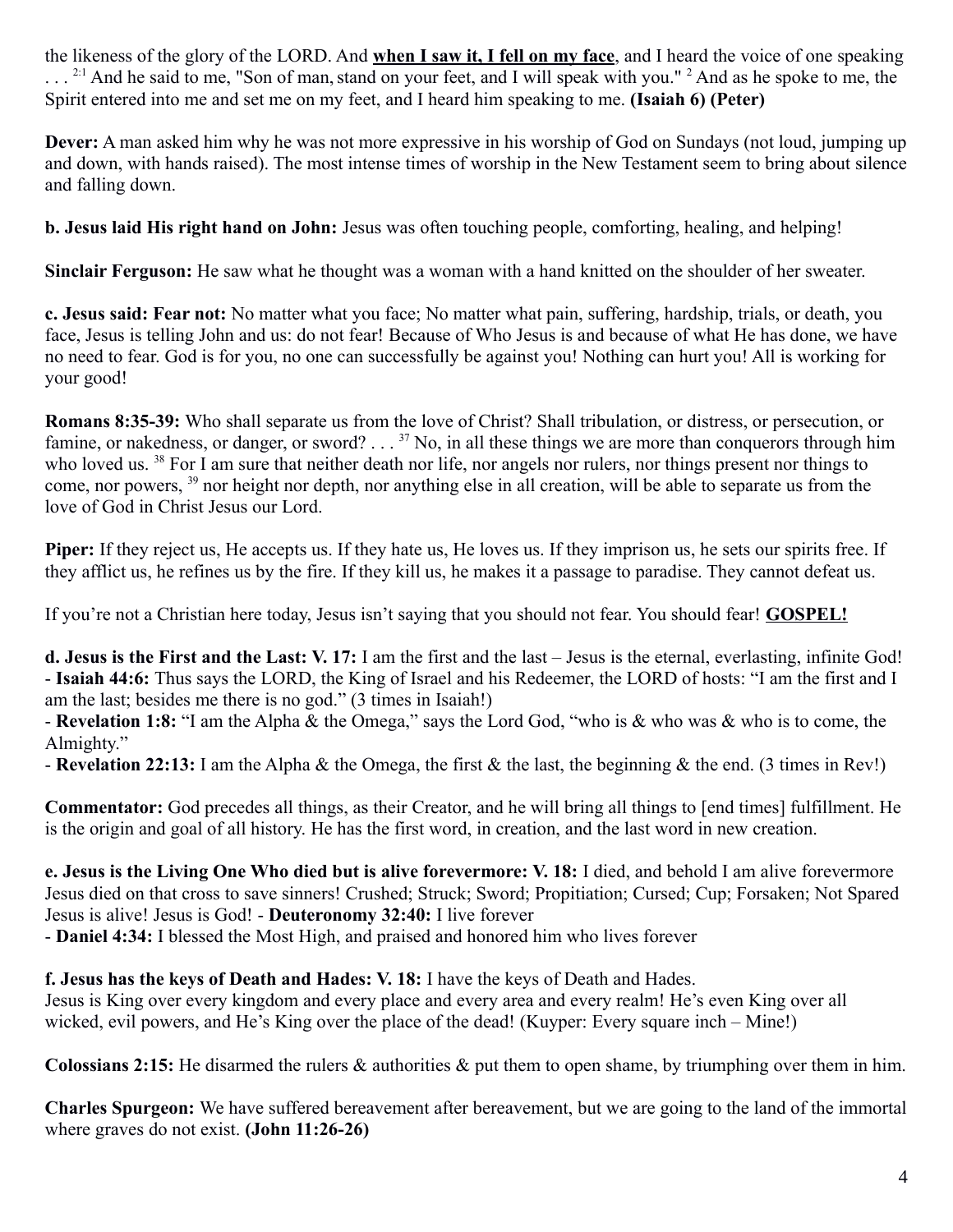**Jesus is coming back! Patterned after S. M. Lockridge's poem "It's Friday, But Sunday's Coming!"**

It's Sunday The devil couldn't defeat Him Sin couldn't stop Him Death couldn't handle Him And the grave couldn't hold Him! And His return is comin'

It's Sunday The tomb is empty The grave clothes are folded The stone has been removed The Son has risen His work is finished And we all know That His return is comin'

It's Sunday Hope has been restored Sin has been conquered Death has been defeated The strong man has been bound Now all the nations will come to Him Before His return is comin'

It's Sunday Mary is crying The disciples are trembling But soon they'll be rejoicing Then they'll be a preaching And tellin' the whole world about Him Callin' all men everywhere to repent and believe in Him Because His return is comin'

It's Sunday The priests are bribing The elders are lying about what happened The soldiers are telling stories And the Jews are believing the lie that His body was stolen But His return is comin'

It's Sunday On the Emmaus road Jesus new light has bestowed From Moses to the prophets He has showed It's all about Him – the Word is sowed All allegiance to Him is fully owed Because His return is comin'

It's Sunday Thomas is doubting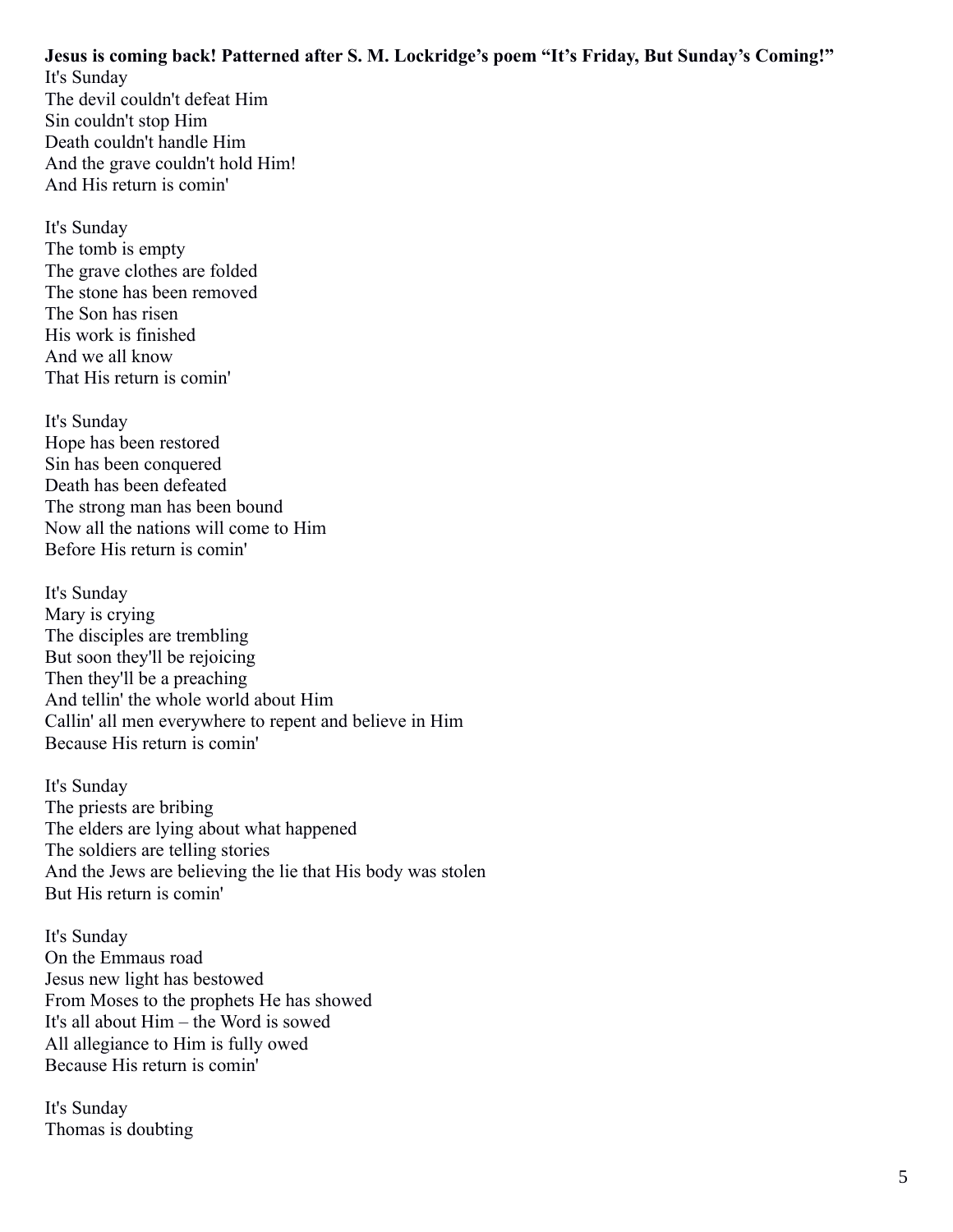But soon he'll be a shouting As he touches the scars of his dear Savior And then He'll be declaring Jesus as his Lord and his God And someday all will be proclaiming Either willingly or unwillingly That Jesus Christ is Lord! Because His return is comin'

It's Sunday Peter has gone fishing Ashamed that he denied his Master But soon he'll be restored Oh Peter, do you love Me? Yes, soon he'll be restored By His loving, merciful, and patient King Who will send Him to feed His sheep Because His return is comin'

It's Sunday His disciples will be commissioned To teach others to obey all He has commanded And all but one of them will die To lift His name on high But all their enemies don't know That His return is comin'

It's Sunday, but His return is comin' Are you ready? He's coming back on a white war horse to make war His name is Faithful and True and The Word of God His eyes are like a flame of fire A sharp sword comes out of His mouth He will tread the winepress of the fury of the wrath of God the Almighty People will cry out for mountains and rocks to fall on them to shield them from the wrath of the Lamb His wrath and judgment are coming It's only Sunday, there's time for you to turn from your sins, trust in Him, and accept His terms of peace It's only Sunday, but His return is comin'

It's Sunday The new creation has begun There is now no condemnation for those at peace in Him All our sins have been forgiven God has cast them behind His back And He remembers them no more As far as the east is from the west, He has removed our sins from us He has cast them into the ocean floor We are now to walk in the newness of holy lives We are no longer slaves to sin, but slaves to righteousness Because His return is comin'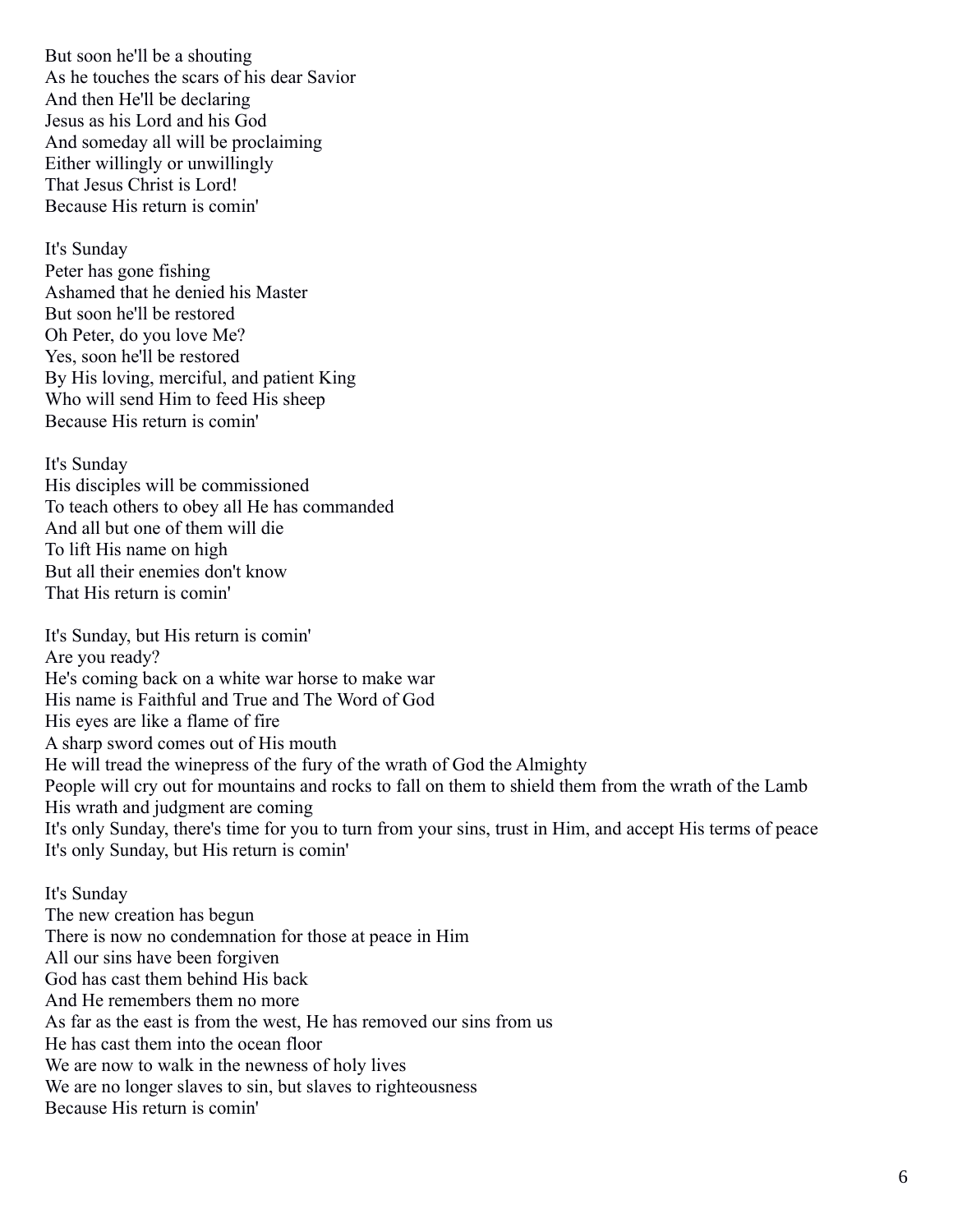It's Sunday All things are now working for our good Nothing can separate us from the love of God in Christ Jesus In Christ all things are ours And though there's still a lot of pain and suffering His return is comin' It's Sunday Sin is still tempting The world is still deceiving The flesh is still warring The devil is still prowling Children are still being abused and dying Racism is still dividing Cancer is still killing Wombs are still barren Marriage is still hard Singleness is still lonely Hopes are still deferred Dreams are still broken But His return is comin' It's Sunday People are still poor Loved ones still die Tragedies still undo us Crime is still rampant Abortion is still killing Airplanes are still disappearing Ferry boats are still sinking Viruses are still causing sickness and death All manner of heart-breaks are still happening Tears are still flowing But let me tell you something His return is comin' And on that great day! On that great day of the everlasting wedding day He will wipe away every tear from your eyes There will be no more sin There will be no more death There will be no more pain There will be no more heart-break of any kind There will be no more loss or loneliness There will be no more sadness but only ever increasing joy for all eternity There will be a new heavens and a new earth where only perfect, perpetual, pure righteousness dwells The earth will be filled with the knowledge of the glory of the LORD as the waters cover the sea You will be eternally saved, safe, and satisfied beyond your greatest imagination And everything sad will become untrue!

It's Sunday It's only Sunday But His return is a comin'!